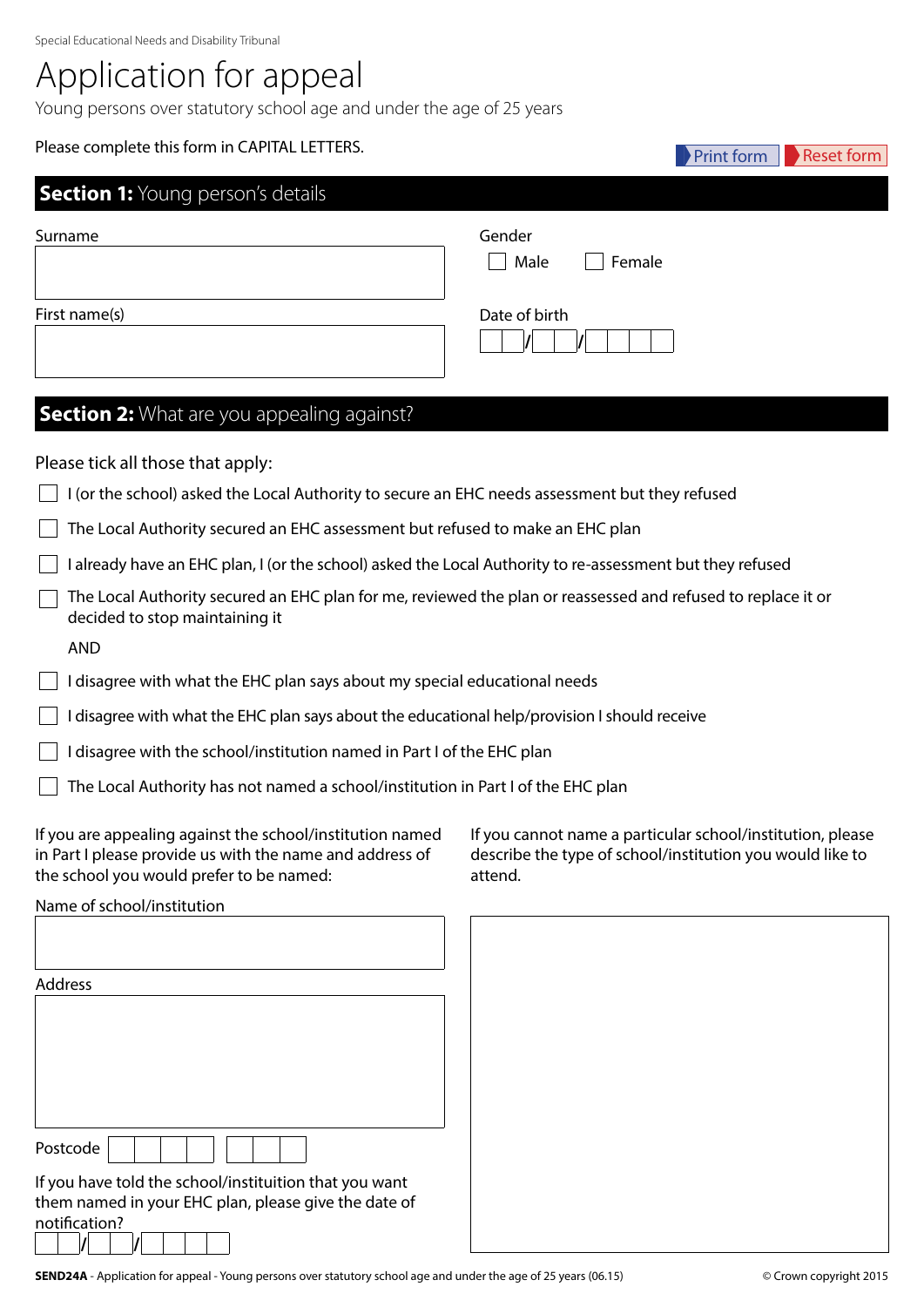I disagree with the description of my difficulties because:

My difficulties are:

I disagree with the LA description of my educational provision because:

The help that I require to learn is:

I disagree with the LA's choice of school/institution because:

I prefer my choice of school/instituition because: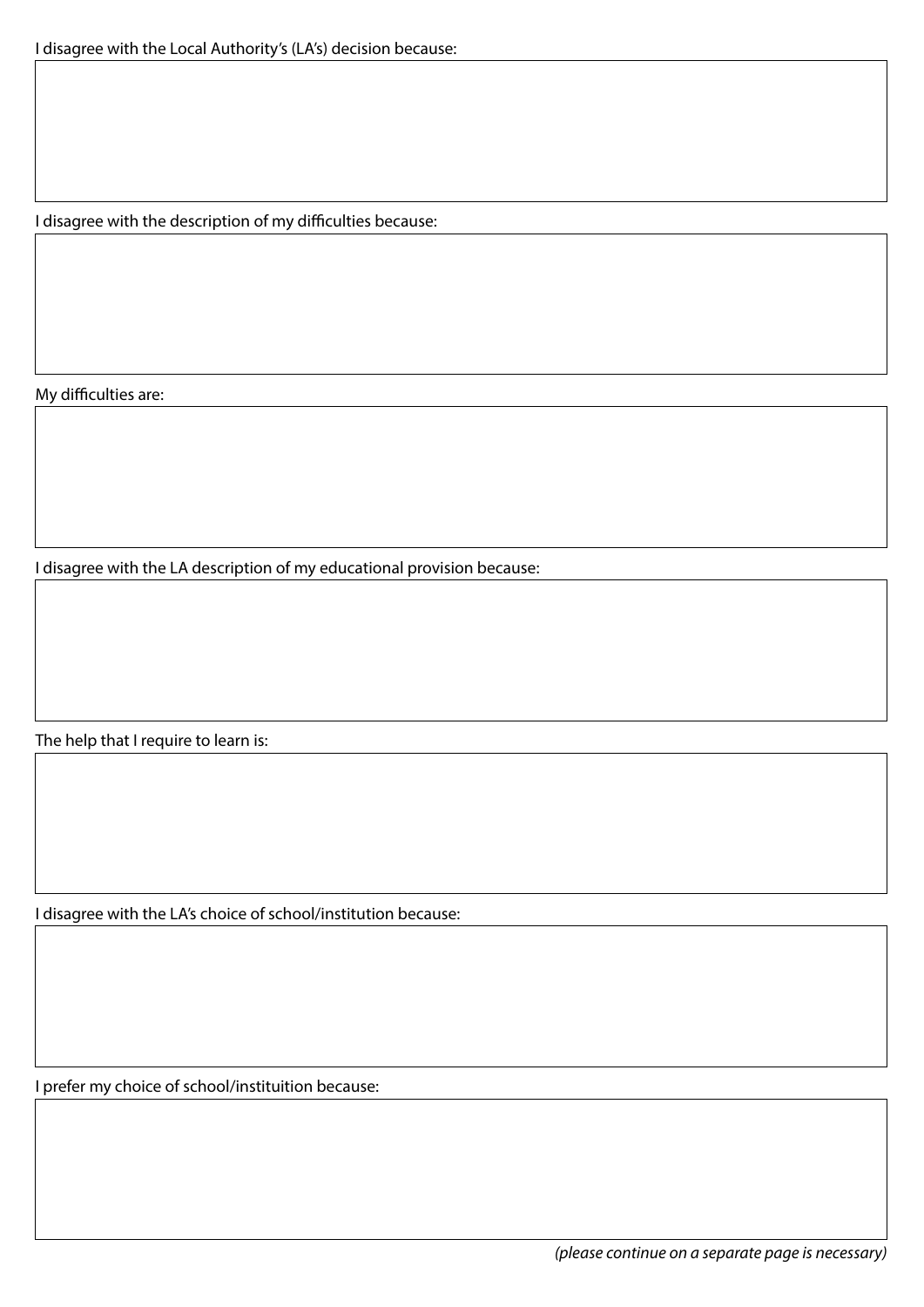# **Section 3: Your appeal**

| Which Local Authority made the decision against which<br>you are appealing?                                                |                         |     |    |
|----------------------------------------------------------------------------------------------------------------------------|-------------------------|-----|----|
| On what date did the Local Authority send you the letter giving their decision?                                            |                         |     |    |
| If the Tribunal agrees, do you agree that the appeal can be determined on<br>the written evidence without an oral hearing? |                         | Yes | No |
| I consent to the final hearing of the appeal being listed on an earlier date if<br>one becomes available                   |                         | Yes | No |
| <b>Existing claims/appeals</b>                                                                                             |                         |     |    |
| Do you have another current appeal that is being dealt with at the moment?                                                 |                         | Yes | No |
| If Yes, please give the appeal number                                                                                      |                         |     |    |
|                                                                                                                            |                         |     |    |
| Do you have an existing Disability Discrimination Claim?                                                                   |                         | Yes | No |
|                                                                                                                            | If Yes, please give the |     |    |
|                                                                                                                            | date of claim           |     |    |
|                                                                                                                            | claim number            |     |    |
| If possible, would you like these appeals and claims to be heard at the same<br>time?                                      |                         | Yes | No |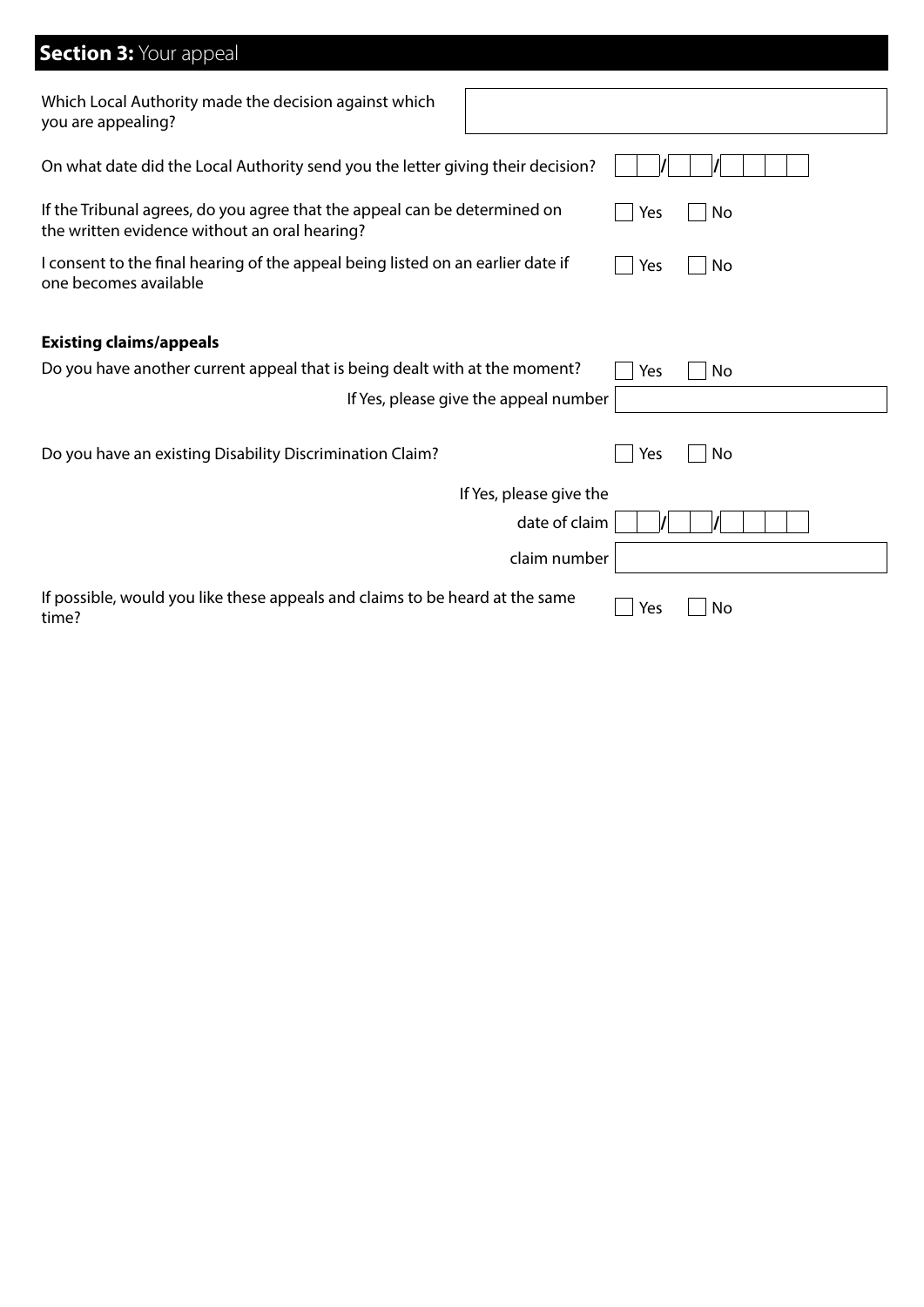| <b>Section 4: Your contact details</b>                                 |                      |
|------------------------------------------------------------------------|----------------------|
| <b>Young person</b>                                                    |                      |
| Mrs<br>$\Box$ Miss<br>$\Box$ Ms<br>Mr<br>$\mathcal{L}$                 | Home address         |
| Other                                                                  |                      |
| Surname                                                                |                      |
|                                                                        |                      |
| First name(s)                                                          | Postcode             |
|                                                                        | Daytime phone number |
|                                                                        |                      |
|                                                                        | Mobile phone number  |
|                                                                        |                      |
| Email address                                                          |                      |
|                                                                        |                      |
| Your representative                                                    |                      |
| Is your representative legally qualified?<br>Yes<br>No<br>$\mathbf{1}$ |                      |
| Mrs<br>$\Box$ Miss<br>$\Box$ Ms<br>Mr                                  | Address              |
| Other                                                                  |                      |
| Surname                                                                |                      |
|                                                                        |                      |
| First name(s)                                                          | Postcode             |
|                                                                        | Daytime phone number |
| Profession and organisation                                            |                      |
|                                                                        | Mobile phone number  |
|                                                                        |                      |
| Email address                                                          |                      |

### **Who should receive information about the appeal?**

We can only send papers and documents to one of the people named on this form. If you do not say, we will send them to your representative.

**The Young person** Representative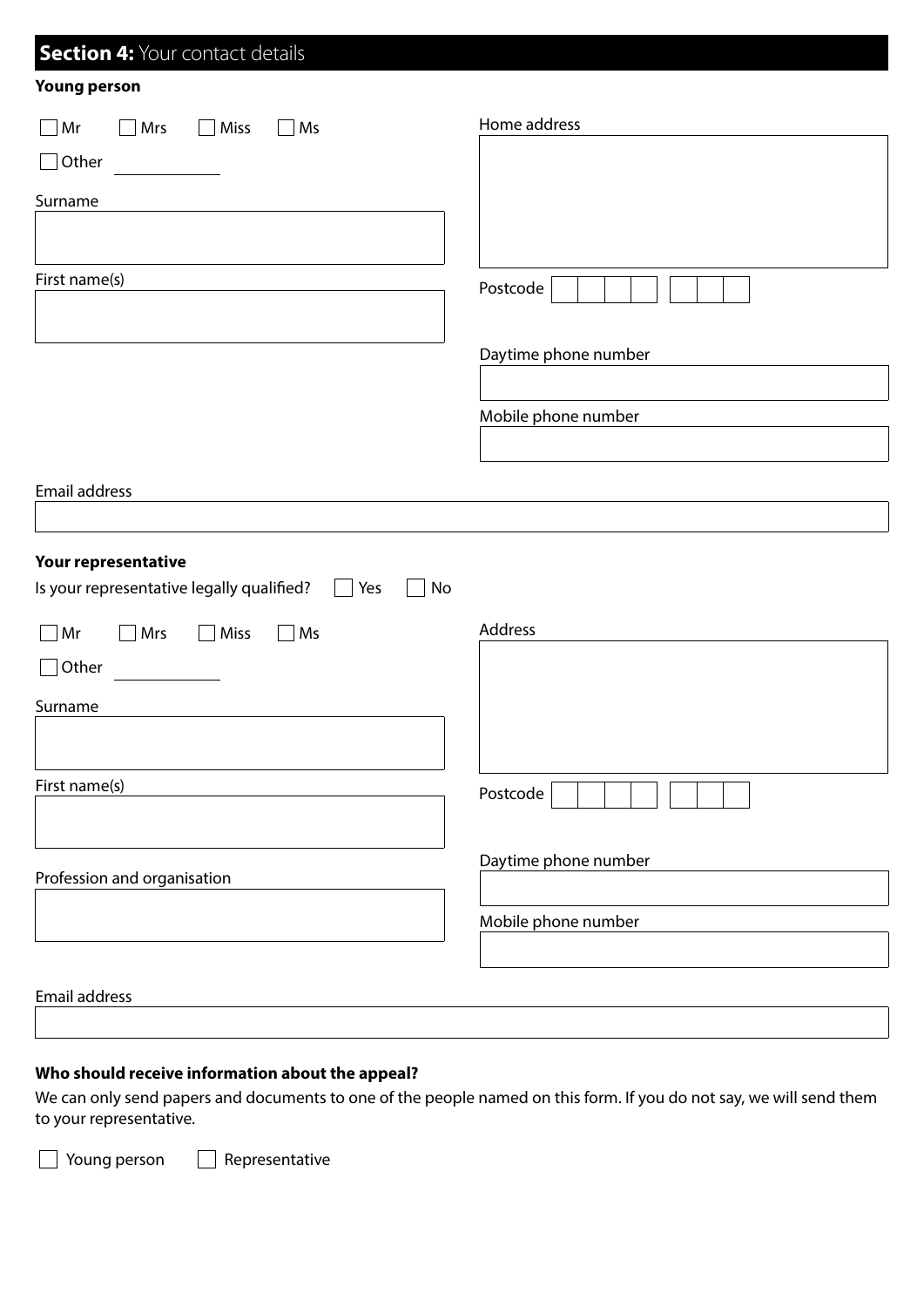## **Section 5:** Checklist

I confirm that the following documentation is enclosed with this appeal form:

A signed and dated letter from the Local Authority giving you the right of appeal to the

HM Courts & Tribunals Service (Local Authority decision letter)

A copy of the signed mediation certificate or I confirm that my appeal is about the school/institution or type of school/institution only and no certificate is necessary

 $\Box$  Your reasons for making the appeal (see section 2 of appeal form)

 $\Box$  A copy of your EHC plan and all the documents listed in Part K (where a plan has been issued)

 $\Box$  Appeal form has been signed and dated

### **Section 6: Please sign below**

If a young person does not have the mental capacity to understand the appeal that is being made and/or cannot sign the appeal registration form this can be signed by another person as their representative. This will usually be a parent.

| <b>Signature</b>                                                                                                                                                                                                                             | If you are sending your appeal via<br>email please type your name in<br>the signature box. |
|----------------------------------------------------------------------------------------------------------------------------------------------------------------------------------------------------------------------------------------------|--------------------------------------------------------------------------------------------|
| <b>Date</b>                                                                                                                                                                                                                                  |                                                                                            |
| Young person                                                                                                                                                                                                                                 |                                                                                            |
| Legal representative (a qualified lawyer can sign on your<br>behalf with your permission)                                                                                                                                                    |                                                                                            |
| Parent or other representative (the young person<br>concerned does not have mental capacity to sign this form<br>and register this appeal. I am doing so on their behalf as their<br>representative.) My relationship to the young person is |                                                                                            |
|                                                                                                                                                                                                                                              |                                                                                            |

### **Section 7:** Sending us your appeal

When you have completed the appeal form and signed it, please send it and all other relevant documents to

HM Courts & Tribunals Service Special Educational Needs and Disability Tribunal 1st Floor, Darlington Magistrates Court Parkgate Darlington DL1 1RU Fax: 0870 739 4017 Email: send@hmcts.gsi.gov.uk

If you need to contact us by telephone our number is: 01325 289350

### **Please keep a copy of the appeal form.**

You must send your appeal to the Tribunal no later than 2 months from the date of the Local Authority's decision letter or within one month of date of the mediation certificate if later. If the appeal is submitted to the Tribunal more than 2 months after the date of the Local Authority's letter or one month after the date of the mediation certificate, you must set out in writing the reasons for the delay and why you think the appeal would succeed if time for making the appeal is extended and if you do not do so, the papers will be returned to you without being registered or seen by a Tribunal Judge.